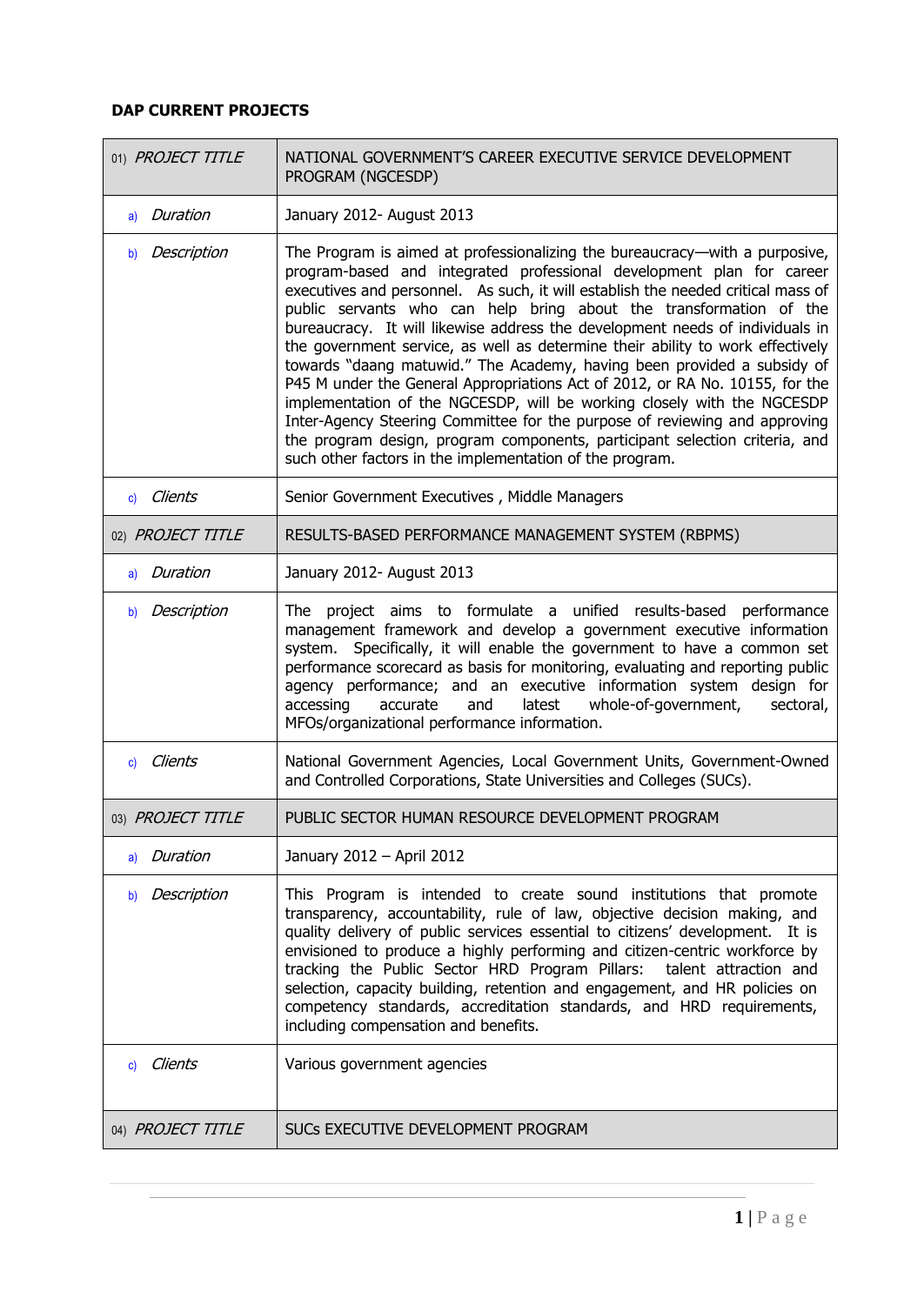| a) Duration             | January 2012 - December 2012                                                                                                                                                                                                                                                                                                                                                                                                                                                                                                                                                                                                                                                                  |
|-------------------------|-----------------------------------------------------------------------------------------------------------------------------------------------------------------------------------------------------------------------------------------------------------------------------------------------------------------------------------------------------------------------------------------------------------------------------------------------------------------------------------------------------------------------------------------------------------------------------------------------------------------------------------------------------------------------------------------------|
| Description<br>b)       | In collaboration with the Commission on Higher Education (CHED),<br>this Program will be purposively developed particularly by the<br>Academy's Graduate School. This is aimed at equipping the<br>leadership and key officials of state universities and colleges<br>(SUCS) with a powerful and practical learning opportunity to<br>enhance their leadership and management competencies, putting<br>performance<br>excellence, strategic<br>emphasis<br>on<br>innovation,<br>entrepreneurship and global competitiveness.                                                                                                                                                                  |
| c) Clients              | <b>CHED</b>                                                                                                                                                                                                                                                                                                                                                                                                                                                                                                                                                                                                                                                                                   |
| 05) PROJECT TITLE       | ISO-ALIGNED/CERTIFIED QUALITY MANAGEMENT SYSTEMS                                                                                                                                                                                                                                                                                                                                                                                                                                                                                                                                                                                                                                              |
| a) Duration             | January 2012 - December 2012                                                                                                                                                                                                                                                                                                                                                                                                                                                                                                                                                                                                                                                                  |
| Description<br>b)       | In response to Executive Order No.605, which directed all government<br>instrumentalities to adopt ISO 9001:2000 Quality Management Systems, the<br>Academy, in tandem with the Department of Trade and Industry (DTI) and<br>the Department of Budget and Management (DBM), provided technical<br>assistance service to various government agencies and financial institutions<br>in their journey towards ISO-certification                                                                                                                                                                                                                                                                 |
| c) Clients              | Municipality of Santol, La Union, DBP, Food and Drug Administration, Phil<br>Navy, Intellectual Property Office, Poro Point Management Corporation                                                                                                                                                                                                                                                                                                                                                                                                                                                                                                                                            |
| 06) PROJECT TITLE       | <b>CITIZENS' CHARTER</b>                                                                                                                                                                                                                                                                                                                                                                                                                                                                                                                                                                                                                                                                      |
| a) Duration             | January 2012 - April 2012                                                                                                                                                                                                                                                                                                                                                                                                                                                                                                                                                                                                                                                                     |
| Description<br>b)       | As one of the implementing agencies for RA 9485 or Anti-Red Tape Act<br>(ARTA), the Academy, together with the Civil Service Commission (CSC), the<br>Presidential Anti-Graft Commission (PAGC), and the Office of the Ombudsman<br>(OMB), is mandated to assist government agencies, bureaus and LGUs in<br>crafting their respective service standards to be known as Citizens' Charter<br>towards improving efficiency in service delivery to the public.<br>The Citizen's Charter is a public document that spells out the services<br>provided by agencies, procedures and requirements for availing these<br>services, service standards, performance guarantees and redress mechanism. |
| Clients<br>$\mathbf{c}$ | City Government Of Valenzuela                                                                                                                                                                                                                                                                                                                                                                                                                                                                                                                                                                                                                                                                 |
| 07) PROJECT TITLE       | PERFORMANCE GOVERNANCE SYSTEM                                                                                                                                                                                                                                                                                                                                                                                                                                                                                                                                                                                                                                                                 |
| Duration<br>a)          | $2011 - 2012$                                                                                                                                                                                                                                                                                                                                                                                                                                                                                                                                                                                                                                                                                 |
| Description<br>b)       | The Performance Governance System (PGS), the Philippine adaptation of the<br>Balanced Scorecard model, has been mandated for institutionalization in seven<br>(7) pre-identified national government agencies and oversight agencies (DBM,<br>DND, DSWD, NEDA, BoC, PMS and CSC) by the Office of the Executive<br>Secretary through a memorandum issued on 1 March 2010. This initiative is<br>the continuation of the reforms under the Philippines' Policy Improvement<br>Processes (PIPs) which, in turn are being undertaken to meet the Compact                                                                                                                                         |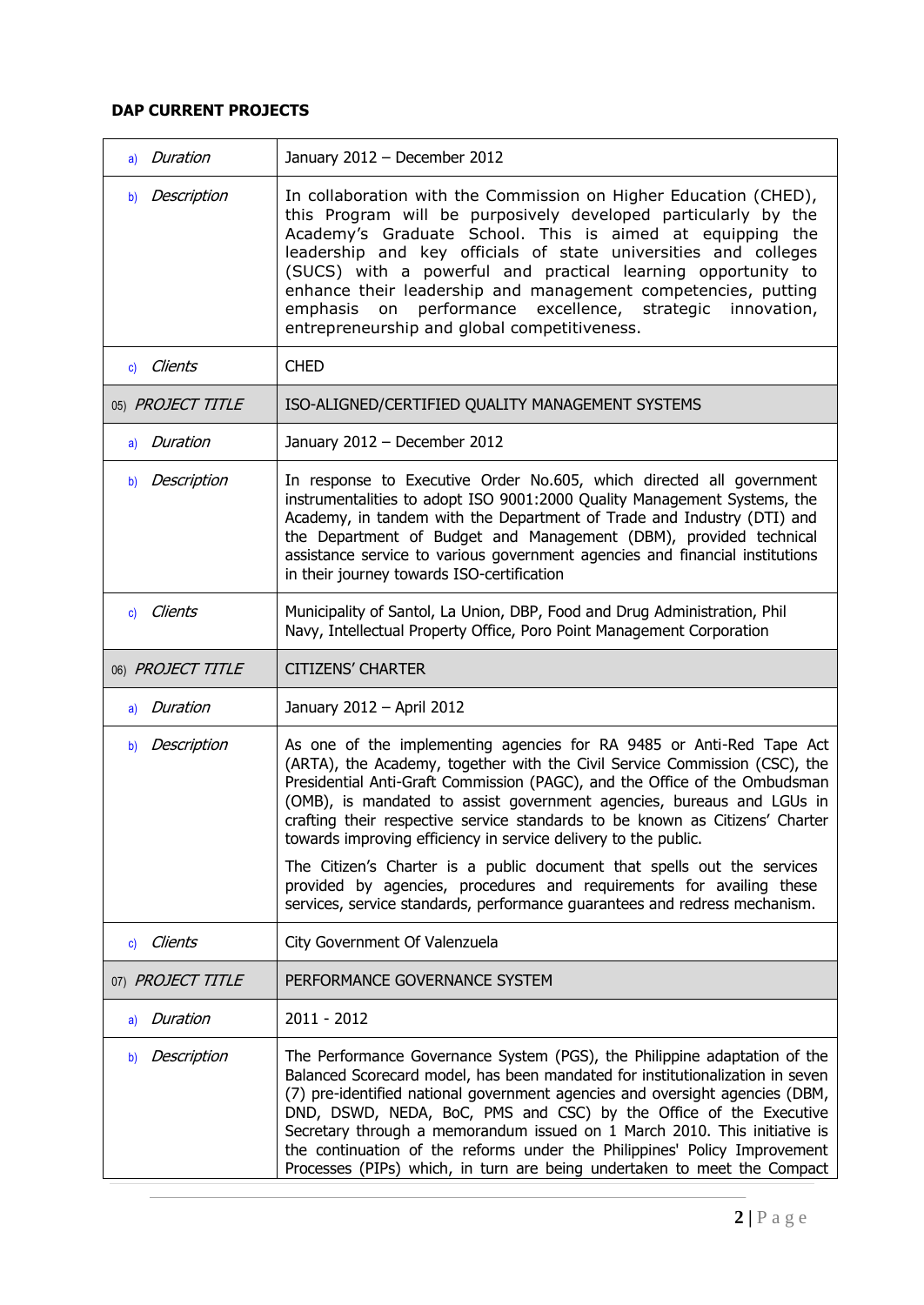|                   | Eligibility requirements of the Millennium Challenge Corporation (MCC).                                                                                                                                                                                                                                                                                                                                                                                                                                                                                                                                                                                                                                                                                                                                                                                                                                                                                                                                              |
|-------------------|----------------------------------------------------------------------------------------------------------------------------------------------------------------------------------------------------------------------------------------------------------------------------------------------------------------------------------------------------------------------------------------------------------------------------------------------------------------------------------------------------------------------------------------------------------------------------------------------------------------------------------------------------------------------------------------------------------------------------------------------------------------------------------------------------------------------------------------------------------------------------------------------------------------------------------------------------------------------------------------------------------------------|
| c) Clients        | 2011 PGS Compliance: Bureau of Internal Revenue, Civil Service Commission,<br>PNP, Bureau of Customs, DoH, DOTC                                                                                                                                                                                                                                                                                                                                                                                                                                                                                                                                                                                                                                                                                                                                                                                                                                                                                                      |
| 08) PROJECT TITLE | INTEGRITY DEVELOPMENT IN GOVERNANCE                                                                                                                                                                                                                                                                                                                                                                                                                                                                                                                                                                                                                                                                                                                                                                                                                                                                                                                                                                                  |
| a) Duration       | June 2011 - December 2012                                                                                                                                                                                                                                                                                                                                                                                                                                                                                                                                                                                                                                                                                                                                                                                                                                                                                                                                                                                            |
| Description<br>b) | The program is intended for middle managers in the public service<br>and civil society organizations. It aims to develop competencies in<br>envisioning, designing and managing sustainable and workable<br>initiatives for encouraging institutional, organizational and personal<br>behavior characterized by integrity                                                                                                                                                                                                                                                                                                                                                                                                                                                                                                                                                                                                                                                                                            |
| Clients<br>c)     | Various                                                                                                                                                                                                                                                                                                                                                                                                                                                                                                                                                                                                                                                                                                                                                                                                                                                                                                                                                                                                              |
| 09) PROJECT TITLE | DEVELOPMENT OF TRAINERS' SKILLS AND TRAINERS' TRAINING MANUALS<br>FOR THE GOVERNMENT-WIDE TRAINING ON INTERNAL CONTROL/INTERNAL<br><b>AUDIT</b>                                                                                                                                                                                                                                                                                                                                                                                                                                                                                                                                                                                                                                                                                                                                                                                                                                                                      |
| Duration<br>a)    | January $-$ June 2012                                                                                                                                                                                                                                                                                                                                                                                                                                                                                                                                                                                                                                                                                                                                                                                                                                                                                                                                                                                                |
| Description<br>b) | The DBM, in coordination with the COA and OP-IAO, launched the Philippine<br>Government Internal Audit Manual (PGIAM) to assist various instrumentalities<br>of government in establishing, developing and thereafter strengthening the<br>internal control systems and internal audit functions in these institutions to<br>promote effective, efficient, ethical and economic operations in government.<br>The PGIAM complements the National Guidelines on Internal Control Systems<br>(NGICS) issued in 2008 to serve as a guide to the heads of Departments,<br>Agencies, GOCCs/GFIs, State Universities and Colleges and Local Government<br>Units in strengthening their respective internal control systems to better<br>respond to the requirements of the public. In pursuit of this initiative, capacity-<br>building trainings on the PGIAM would be conducted for the Internal Audit<br>Service/Internal<br>(IAS/IAU)<br>Audit<br>Unit<br>personnel<br>οf<br>Departments/Agencies/GOCCs/GFIs concerned. |
| Clients<br>c)     | Various government agencies                                                                                                                                                                                                                                                                                                                                                                                                                                                                                                                                                                                                                                                                                                                                                                                                                                                                                                                                                                                          |
| 10) PROJECT TITLE | BUSINESS PLAN PREPARATION FOR HOSPITALS AND RURAL HEALTH UNITS                                                                                                                                                                                                                                                                                                                                                                                                                                                                                                                                                                                                                                                                                                                                                                                                                                                                                                                                                       |
| Duration<br>a)    | February - March 2012                                                                                                                                                                                                                                                                                                                                                                                                                                                                                                                                                                                                                                                                                                                                                                                                                                                                                                                                                                                                |
| Description<br>b) | This is a three-day (3-day) training course on business plan preparation<br>customized to the needs of the Ilocos Norte Hospitals Management Council to<br>equip the officers and staff of public health facilities with the knowledge and<br>skills in developing their own business plan that will hopefully enable these<br>facilities to improve and sustain its operations.                                                                                                                                                                                                                                                                                                                                                                                                                                                                                                                                                                                                                                     |
| Clients<br>C)     | Ilocos Norte Hospitals Management Council                                                                                                                                                                                                                                                                                                                                                                                                                                                                                                                                                                                                                                                                                                                                                                                                                                                                                                                                                                            |
| 11) PROJECT TITLE | MASTER IN PUBLIC MANAGEMENT MAJOR IN DEVELOPMENT AND SECURITY                                                                                                                                                                                                                                                                                                                                                                                                                                                                                                                                                                                                                                                                                                                                                                                                                                                                                                                                                        |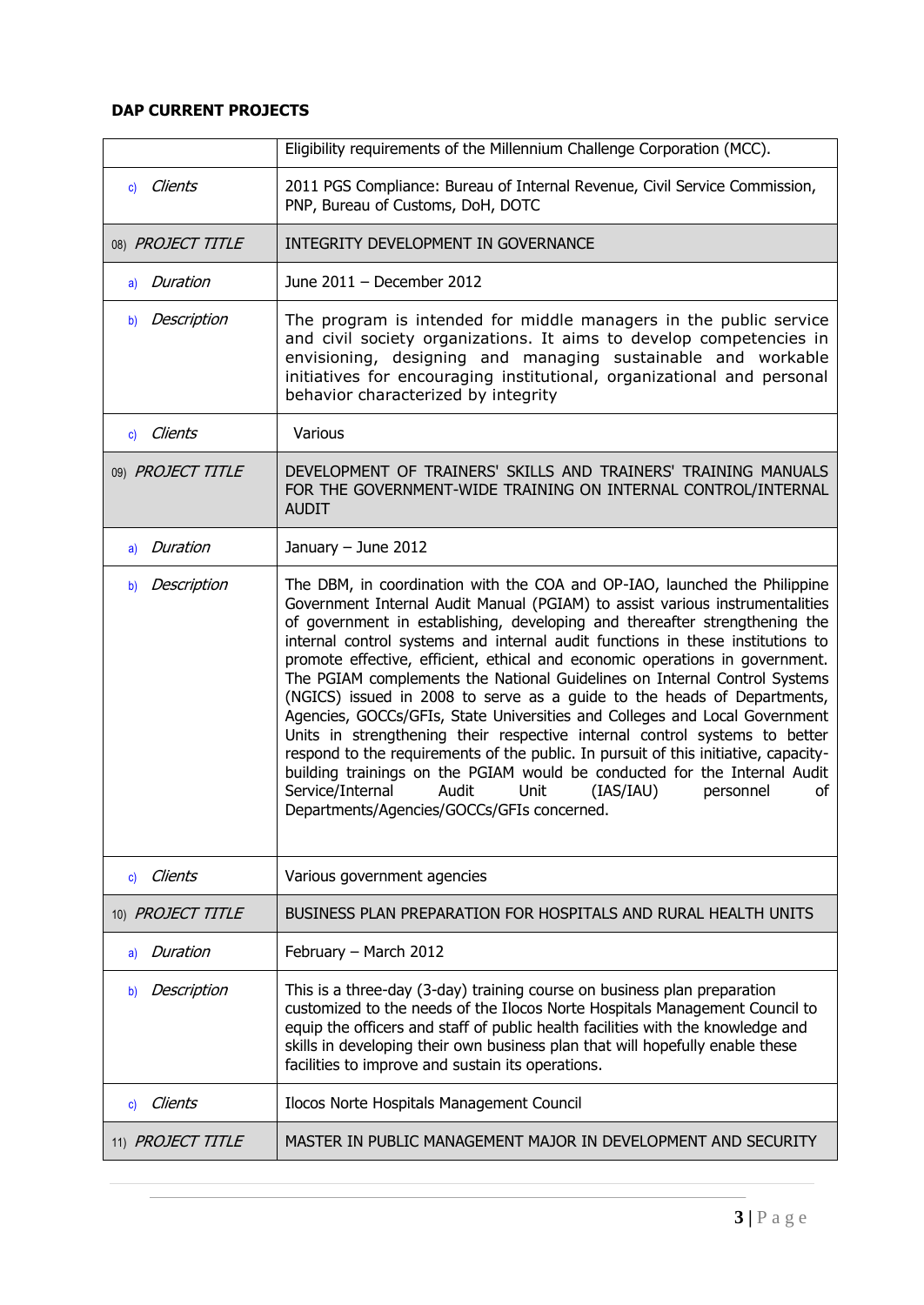| a) Duration       | May 2012 - May 2013                                                                                                                                                                                                                                                                                                                                                                                                                                                                                                                                                                                                        |
|-------------------|----------------------------------------------------------------------------------------------------------------------------------------------------------------------------------------------------------------------------------------------------------------------------------------------------------------------------------------------------------------------------------------------------------------------------------------------------------------------------------------------------------------------------------------------------------------------------------------------------------------------------|
| Description<br>b) | It is a joint program of the DAP and the National Security Council. It is crafted<br>as a twinning program for the mandatory mid career course of AFP officers<br>before they are promoted to "06" position.                                                                                                                                                                                                                                                                                                                                                                                                               |
| Clients<br>c)     | AFPCGSC, NSC, PSG                                                                                                                                                                                                                                                                                                                                                                                                                                                                                                                                                                                                          |
|                   | MASTER IN PUBLIC MANAGEMENT (MPM)                                                                                                                                                                                                                                                                                                                                                                                                                                                                                                                                                                                          |
| 12) PROJECT TITLE | Master in Public Management major in Rural Development (MPM-RD)                                                                                                                                                                                                                                                                                                                                                                                                                                                                                                                                                            |
|                   | Master in Public Management major in Public Order, Safety and<br>Development (MPM-POSDev)                                                                                                                                                                                                                                                                                                                                                                                                                                                                                                                                  |
| Duration<br>a)    | $2012 - 2013$                                                                                                                                                                                                                                                                                                                                                                                                                                                                                                                                                                                                              |
| Description<br>b) | The Master in Public Management Program (MPM), offered on a regular or<br>customized mode, is the DAP's overarching professional education medium<br>towards developing individuals and building their capacities as public<br>managers. Having evolved from DAP's deeply-rooted program - the 9-month<br>Career Executive Service Development Program (CESDP) - that intended to<br>professionalize the management of the bureaucracy as early as three decades<br>ago, the MPM instills in the students the essence of innovation, creativity, and<br>integrity as they address the changing demands of nation-building. |
|                   | Today, further realizing the widening spectrum of challenges in public and<br>development management, the IPM offers the MPM Program focused on major<br>courses that address specific development management concerns.                                                                                                                                                                                                                                                                                                                                                                                                    |
| c) Clients        | MPM-RD - DA, DENR and DAR                                                                                                                                                                                                                                                                                                                                                                                                                                                                                                                                                                                                  |
|                   | MPM-POSDev - Philippine Public Safety College.                                                                                                                                                                                                                                                                                                                                                                                                                                                                                                                                                                             |
| 13) PROJECT TITLE | DIPLOMA IN INTERNATIONAL DEVELOPMENT AND SECURITY BATCH 2                                                                                                                                                                                                                                                                                                                                                                                                                                                                                                                                                                  |
| a) Duration       | January 2012 - June 2012                                                                                                                                                                                                                                                                                                                                                                                                                                                                                                                                                                                                   |
| Description<br>b) | The Diploma in International Development and Security is a diploma course<br>intended for students of the Special Intelligence Training School that are taking<br>up their Strategic Intelligence Course. It aims to prepare the students to<br>become more effective and competent intelligence officers for middle and<br>upper level command and staff positions in the AFP Intelligence Community,<br>Defense and Armed Forces Attaches and Officers for Foreign Listening Posts.                                                                                                                                      |
| Clients<br>C)     | Special Intelligence Training School                                                                                                                                                                                                                                                                                                                                                                                                                                                                                                                                                                                       |
| 14) PROJECT TITLE | MASTER IN PUBLIC MANAGEMENT MAJOR IN RURAL DEVELOPMENT<br><b>IMPLEMENTATION PHASE</b>                                                                                                                                                                                                                                                                                                                                                                                                                                                                                                                                      |
| Duration<br>a)    | March 2012 - June 2013                                                                                                                                                                                                                                                                                                                                                                                                                                                                                                                                                                                                     |
| Description<br>b) | The Masters Program in Public Management Major in Rural Development shall<br>take a blended-learning approach while observing adult-learning principles for<br>The course will be a combination of face-to-face interaction<br>the course.<br>between the students and faculty, as well as online learning. The curriculum                                                                                                                                                                                                                                                                                                 |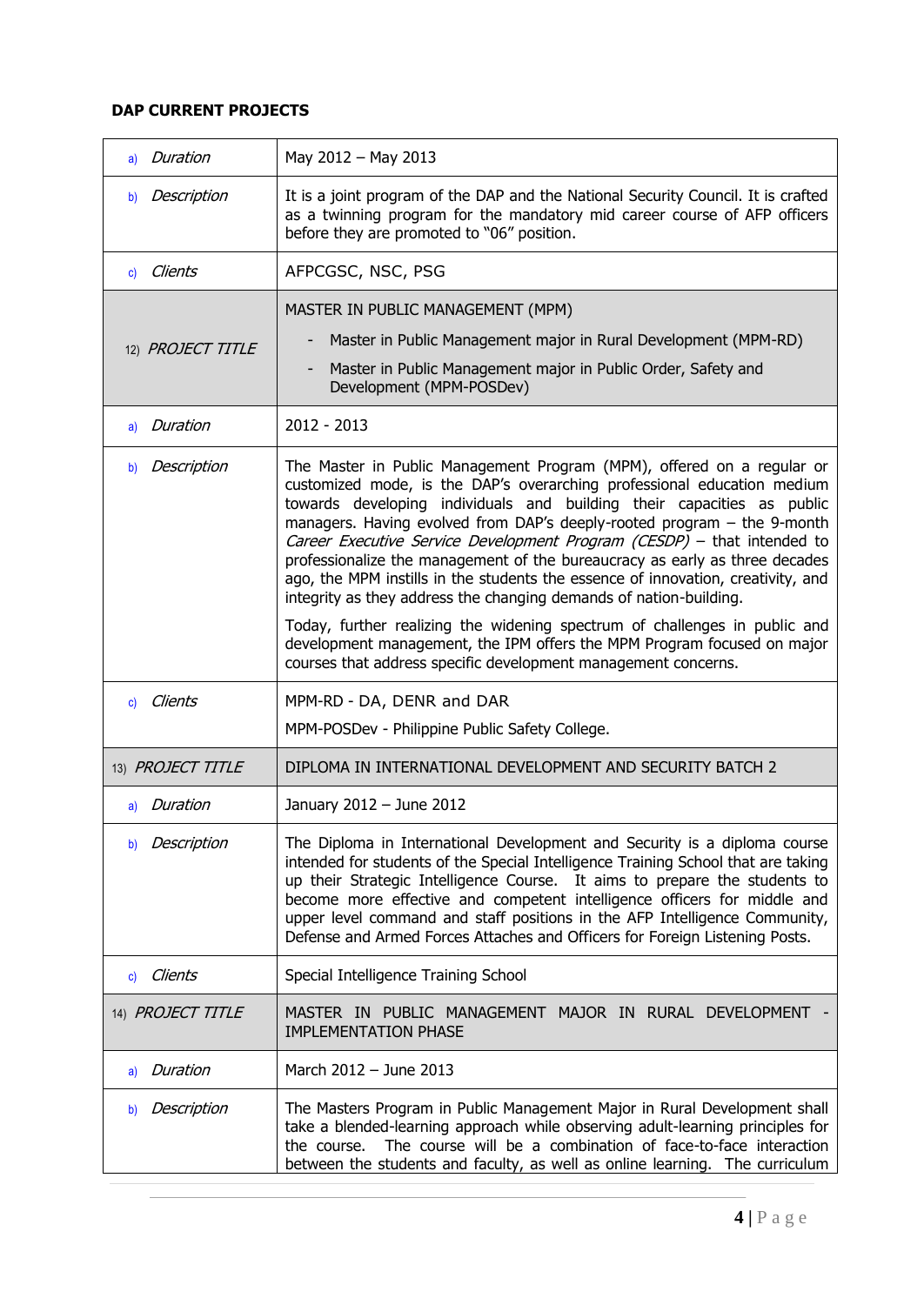|                         | of Masters Program in Public Management Major in Rural Development shall be<br>conceptualized and Duration by the Educational Consortium for Rural<br>Development (ECRD) which will be composed by academic institutions namely:<br>Development Academy of the Philippines (DAP); Ateneo School of Government<br>(ASoG); University of the Philippines-College of Social Work and Community<br>Development; University of the Philippines-Diliman Interactive Learning<br>Center; and Xavier University. The Program will cover 400 students and the<br>first run will enroll 90 students.          |
|-------------------------|-----------------------------------------------------------------------------------------------------------------------------------------------------------------------------------------------------------------------------------------------------------------------------------------------------------------------------------------------------------------------------------------------------------------------------------------------------------------------------------------------------------------------------------------------------------------------------------------------------|
| Clients<br>$\mathbf{c}$ | DAR, DENR, DA                                                                                                                                                                                                                                                                                                                                                                                                                                                                                                                                                                                       |
| 15) PROJECT TITLE       | MASTER IN PUBLIC MANAGEMENT MAJOR IN LOCAL GOVERNANCE AND<br>DEVELOPMENT WITH LEAGUE OF MUNICIPALITIES                                                                                                                                                                                                                                                                                                                                                                                                                                                                                              |
| Duration<br>a)          | April 2012 - December 2012                                                                                                                                                                                                                                                                                                                                                                                                                                                                                                                                                                          |
| Description<br>b)       | The DAP and the League of Municipalities have expressed a common desire in<br>the spirit of partnership and mutual interest to cooperate in the areas of<br>information exchange and capacity building measures, and agreed to conduct<br>a blended learning program for the members of League of Municipalities to<br>undergo a series of blended course sessions for the Master in Public<br>Management major in Local Governance and Development under the<br>"REVitalizing Integrity in Governance and Development for Local Leaders and<br>Administrators" REVILLA Program.                    |
| c) Clients              | League of Municipalities of the Philippines                                                                                                                                                                                                                                                                                                                                                                                                                                                                                                                                                         |
| 16) PROJECT TITLE       | CUSTOMIZATION OF AN ELEGISLATIVE TRACKING SYSTEM FOR THE<br>PROVINCE OF ALBAY                                                                                                                                                                                                                                                                                                                                                                                                                                                                                                                       |
| Duration<br>a)          | February 2012 - August 2012                                                                                                                                                                                                                                                                                                                                                                                                                                                                                                                                                                         |
| Description<br>b)       | The program intends to improve the policy formulation and implementation of<br>programs and projects proposed by the Sangguniang Panlalawigan of the<br>Province of Albay. Electronic Legislative Tracking System (eLTS) is software<br>designed to manage and keep track of proposed, approved and disapproved<br>resolutions and ordinances. It allows creating, tracking and storing detailed<br>task or activities done on a certain resolution or ordinance. This allows the<br>Sanggunian and the public in general to refer to existing legislation easily over<br>the intranet or internet. |
| Clients<br>C)           | Province of Albay                                                                                                                                                                                                                                                                                                                                                                                                                                                                                                                                                                                   |
| 17) PROJECT TITLE       | PROMOTING ORGANIZATIONAL AND LEADERSHIP EXCELLENCE IN THE DENR                                                                                                                                                                                                                                                                                                                                                                                                                                                                                                                                      |
| Duration<br>a)          | January 2012 - June 2012                                                                                                                                                                                                                                                                                                                                                                                                                                                                                                                                                                            |
| Description<br>b)       | This program will help promote a culture of organizational and leadership<br>performance excellence in the department. Specifically, it aims to: (a)<br>determine the efficiency and effectiveness of the DENR and its line bureaus in<br>delivering its mandate; and (b) recognize and commend DENR field                                                                                                                                                                                                                                                                                          |
| Clients<br>$\mathbf{C}$ | Department of Environment and Natural Resources                                                                                                                                                                                                                                                                                                                                                                                                                                                                                                                                                     |

 $\mathbb{R}^2$